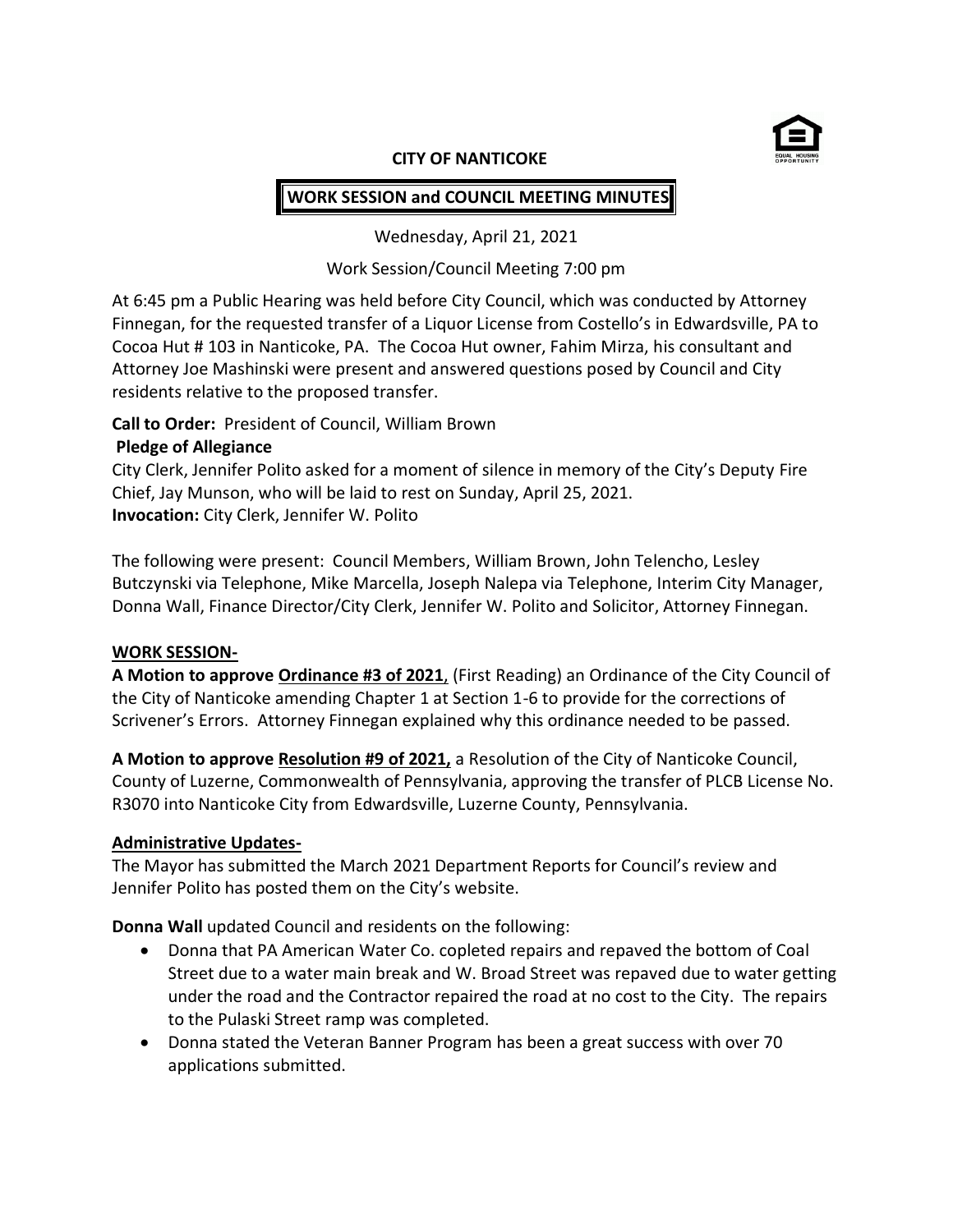• Donna informed Council and residents that on Saturday, May 1, 2021 the City will be holding a Spring Cleanup Day.

Mr. Ronald Knapp asked Donna for an update on the demolition of the South Prospect Street property. Donna stated we are just waiting for the County to vote to forgive the back taxes on the property and the City has a grant to pay for the demolition of the property. Mr. Knapp stated the City lost over \$6,000 in tax revenue because the City lets owners get away with not maintaining their properties and changes need to be made. Donna Wall corrected Mr. Knapp and said the property owner passed away, left the property to his son and the son walked away from the property. She also stated that the City Council and the Mayor are being proactive with this property and many others in town. Donna Wall said the City is doing the best they can and Mr. Knapp said changes need to made by the legistration. Atty. Finnegan stated that this is an issue for many municipalities, not just Nanticoke. Donna Wall stated our objective is to get the property back on the tax docket and change needs to be done at the higher level of government. President Brown thanked Mr. Knapp for his comments and moved on with the meeting agenda.

**A Motion** was made by Councilmember Marcella seconded by Councilmember Telencho to adjourn the work session. Motion carried unanimously.

#### **REGULAR MEETING** Comments from the Public agenda items only. **None**

**Old Business None**

# **New Business**

**A Motion** to approve the April 7, 2021 minutes was made by Councilmember Nalepa seconded by Councilmember Marcella.

Motion carried unanimously.

**A Motion** to approve the payment of the bills in the amount of \$503,497.00 (Payroll(s) \$105,798.14 and Payables \$397,698.86) was made by Councilmember Telencho seconded by Councilmember Marcella.

Motion carried unanimously.

**A Motion to approve Ordinance #3 of 2021**, (First Reading) an Ordinance of the City Council of the City of Nanticoke amending Chapter 1 at Section 1-6 to provide for the corrections of Scrivener's Errors was made by Councilmember Butczynski seconded by Councilmember Nalepa.

Motion carried unanimously.

**A Motion to approve Resolution #9 of 2021,** a Resolution of the City of Nanticoke Council, County of Luzerne, Commonwealth of Pennsylvania, approving the transfer of PLCB License No. R3070 into Nanticoke City from Edwardsville, Luzerne County, Pennsylvania was made by Councilmember Telencho seconded by Councilmember Marcella. Motion carried unanimously.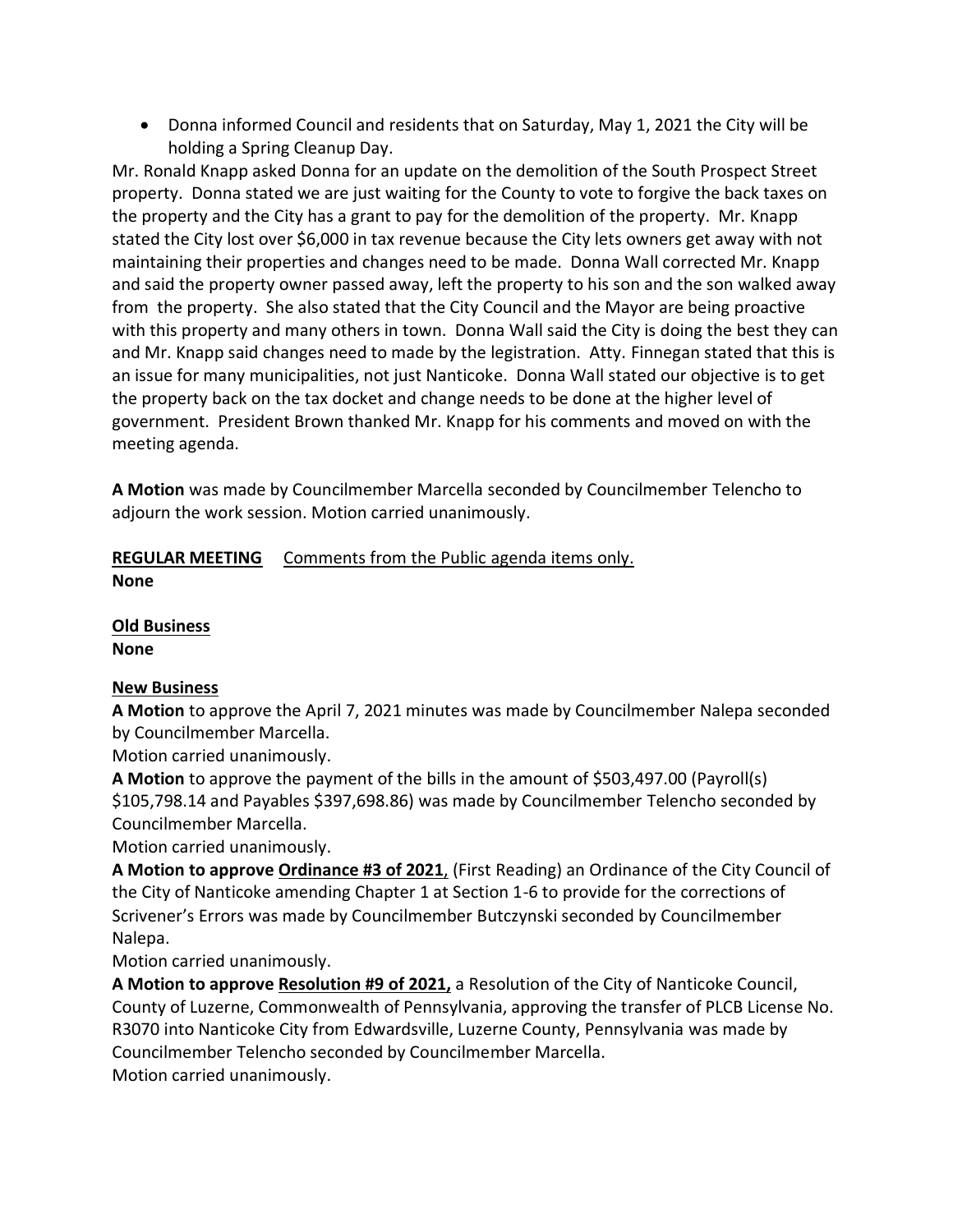#### **COMMENTS FROM THE PUBLIC –**

**Mr. Hank Marks** commented on why he one day got up off his couch and joined the Taxpayer Association and as the GNA School District has made progress over the years, he feels the City of Nanticoke has not because most of the budget goes to salaries and benefits and there in no money for infrastructure. Mr. Marks is looking for some positive change from this administration to improve the City. Mr. Marks told the Mayor that the transmission left near his house is still there and the Mayor replied he will contact the owner again, they were supposed to get rid of it by now. Mr. Telencho told Mr. Marks that Council may not always agree with each other, but we work together to come to solutions on issues in town. **Mr. Ron Knapp** thanked Vice President Telencho for becoming a Council member and for being transparent with issues and exposing issues like the Refuse. Donna Wall stated we collected over \$30,000 in delinquent refuse fees this year and the Magistrate collected over \$9,000 last week. Donna explained that Judge Whitaker held hearings and if the resident did not show up, a warrant went out for their arrest. This was planned for last year but the pandemic closed down the Courts and Magistrate's office until April 1, 2021. Donna stated the resident that Mr. Knapp is referencing to in the letter, was brought in, paid current refuse fees, put a down payment on past due fees and she is on a payment plan with District Court 11-3-02. President Brown wanted to make clear to Mr. Knapp that the resident he is referring to, is of no relation to him and Mr. Knapp replied that he was not insinuating she was. Vice President Telencho told Mr. Knapp that the price of the Refuse Contact determines how much each resident pay; delinquent refuse fees are not a factor in computing the annual Refuse fee. Mr. Knapp replied he does not buy it. Finance Director, Jennifer Polito, responded to Mr. Knapp when he said the General Fund which is Taxpayer money pays the shortage in uncollected Refuse fees. Jennifer said in the 7 years of her employment, the General Fund never loaned the Refuse Fund money. Mr. Knapp said he will find out who and how long this has been going on when he gets a response to the Right-To-Know he put in with Patty and something needs to be done differently to collect these delinquent fees. Attorney Finnegan stated the answer is to ultimately issue a warrant to get the resident to pay. Donna Wall stated people need to realize for over a year the courts were closed so we could not proceed with collections. Chief Roke told Mr. Knapp that he has been working with Judge Whitaker's office for over a year now on this issue and it was not just planned 2 weeks ago. Mr. Knapp stated the previous administration was not doing anything about the issue and he will keep bringing the issue up at the meetings until he gets to the bottom of it.

#### **Correspondence-**

President Brown asked City Clerk, Jennifer Polito to read a Letter from Christine Mackin-Meluskey concering #570day. (See Attached)

#### **Announcements-**

The second annual celebration of "**Bells Across Pennsylvania"** will take place on the first Sunday in May. Please mark your calendars for Sunday **May 2, 2021**. **At 7:00 P.M.** that night, individuals with handbells, churches and public buildings with bells, and other noisemakers will